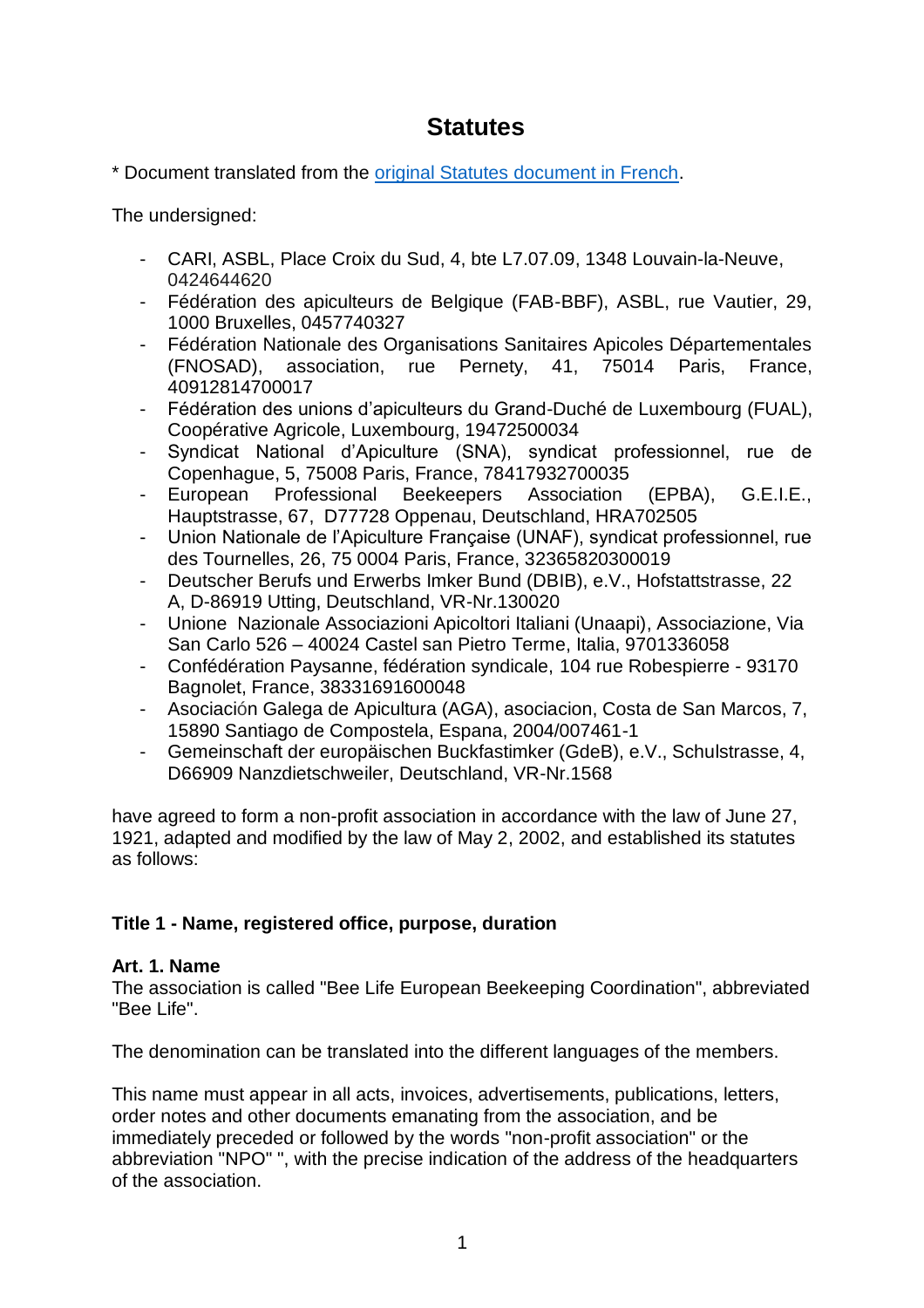# **Art. 2. Headquarters**

Its registered office is located in the judicial district of Nivelles at Place Croix du Sud, 4, box L7.7.9, 1348 Louvain-la-Neuve. Any modification of the registered office is the exclusive competence of the general meeting which will vote on this point, in accordance with the law of June 27, 1921, adapted and modified by the law of May 2, 2002.

### **Art. 3. Goals**

The association aims to:

- Unveil and solve the environmental problems of pollinating insects and more particularly the honey bees.

- Work for a better protection of the environment, especially for an agriculture compatible with the well-being of pollinators and biodiversity.

The association stimulates, coordinates and promotes projects that aim at its goals. These projects can be developed:

- in synergy with the members of the association which finances projects.

- in collaboration with other partners (beekeepers, farmers, researchers, NGOs, consumers, ...) who work towards our objectives.

- by the association itself.

It pursues the achievement of its goals by all means including:

- scientific observation;

- regulatory monitoring and monitoring of European political processes;

- analyses and studies;

- dissemination and exchange of information, notably through publications (in magazines and on the Internet, etc.), publishing (report, book, video, etc.);

- organisation and participation in training, courses, study days, conferences;

- information and awareness raising of public authorities, political decision-makers, public opinion and beekeepers;

- dissemination of scientific knowledge to the general public;

- legal proceedings.

The association achieves these goals anyway, in close collaboration with its members. It may do any act related directly or indirectly, in whole or in part, to its purposes or may lead to its development or facilitate its realisation.

# **Art. 4. Duration of the association**

The association is established for an indefinite period. It can be dissolved at any time.

### **Title II - Members**

### **Art. 5. Composition**

The association is made up of full members and affiliated members.

The number of affiliated members is unlimited.

The number of effective members may not be less than 6. Only full members shall enjoy the full rights granted to members by law and these statutes.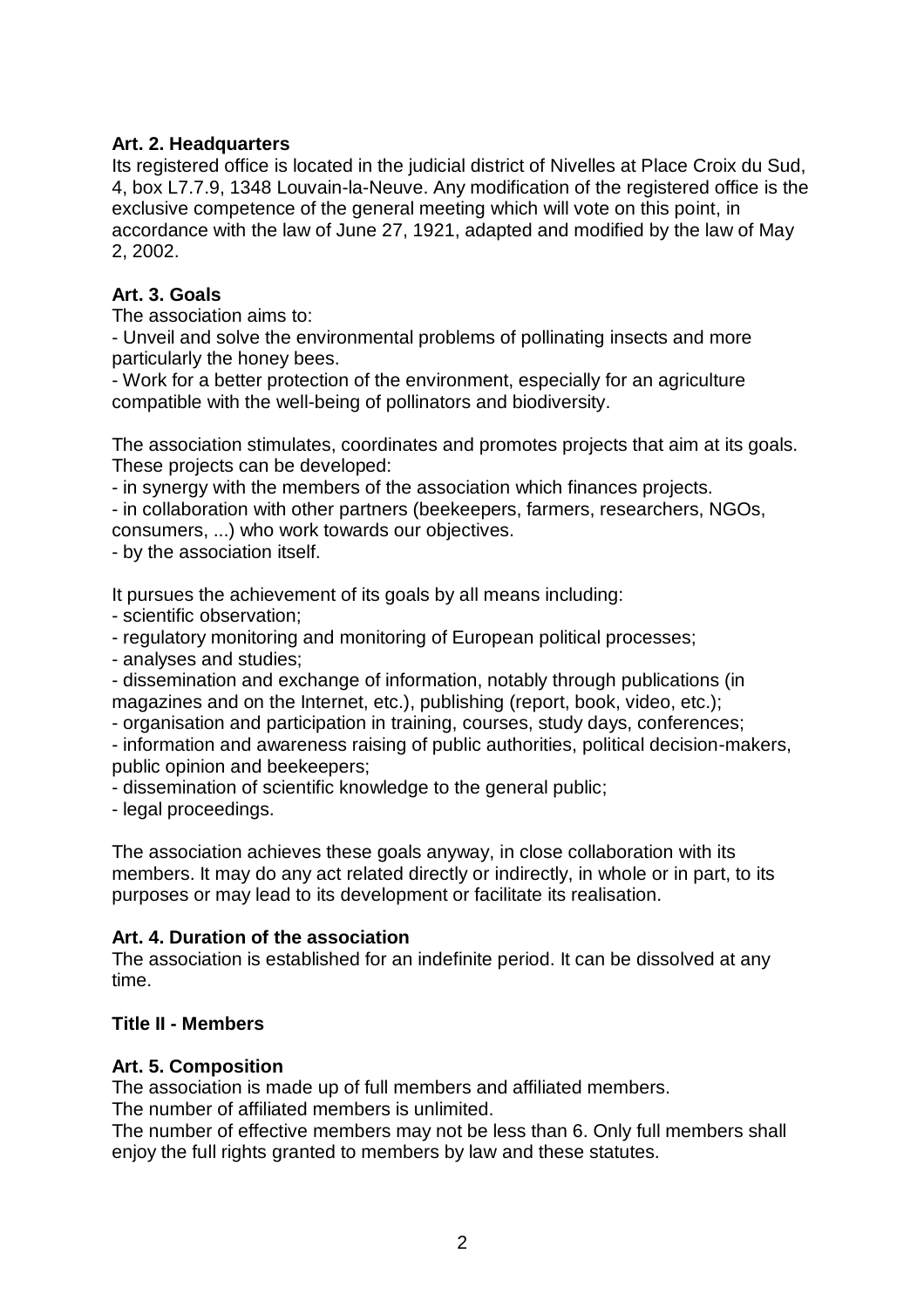# **Art. 6. Full members**

Full members are: the appearing persons in the present deed and any legal person who sends a written and motivated request to the board of directors and whose candidacy is accepted by the general assembly ruling by the majority of 2/3 of the votes of the present members or represented.

To become a full member, you must meet the following conditions:

- its headquarters must be located on the territory of one of the Member States of the European Union,

- its action must contribute to the aims pursued by the association.

In the case of a decision concerning a legal person, it must imperatively be taken by secret ballot.

The decision of admission or refusal is without appeal and must not be motivated by the general assembly. It is brought to the attention of the candidate by letter or e-mail with acknowledgment of receipt.

# **Art. 7. Associate members**

Associate members are: natural or legal persons who wish to help the association or participate in its activities and who undertake to abide by the rules of the procedures, statutes and decisions taken in accordance with them.

The person who wishes to become a member is to send a written request to the board of directors.

The candidacy is accepted by the board of directors ruling by a simple majority of the votes of the members present or represented.

To become a member, you must fulfil the following condition:

- its action must contribute to the aims pursued by the association.

#### **Art. 8. Resignation - members deemed to have resigned - suspension and exclusion – death**

Any full member or affiliated member is free to withdraw from the association by sending by letter or e-mail with acknowledgment of receipt his resignation to the board of directors.

Is deemed to have resigned by the general assembly:

- the full member who does not participate or is not represented at two consecutive general meetings.

- the full member or affiliated member who does not pay the subscription which is incumbent on him, in the month of the reminder sent to him by letter or by e-mail with acknowledgment of receipt.

- the full or adherent member who no longer fulfils the conditions required for admission to Articles 6 and 7.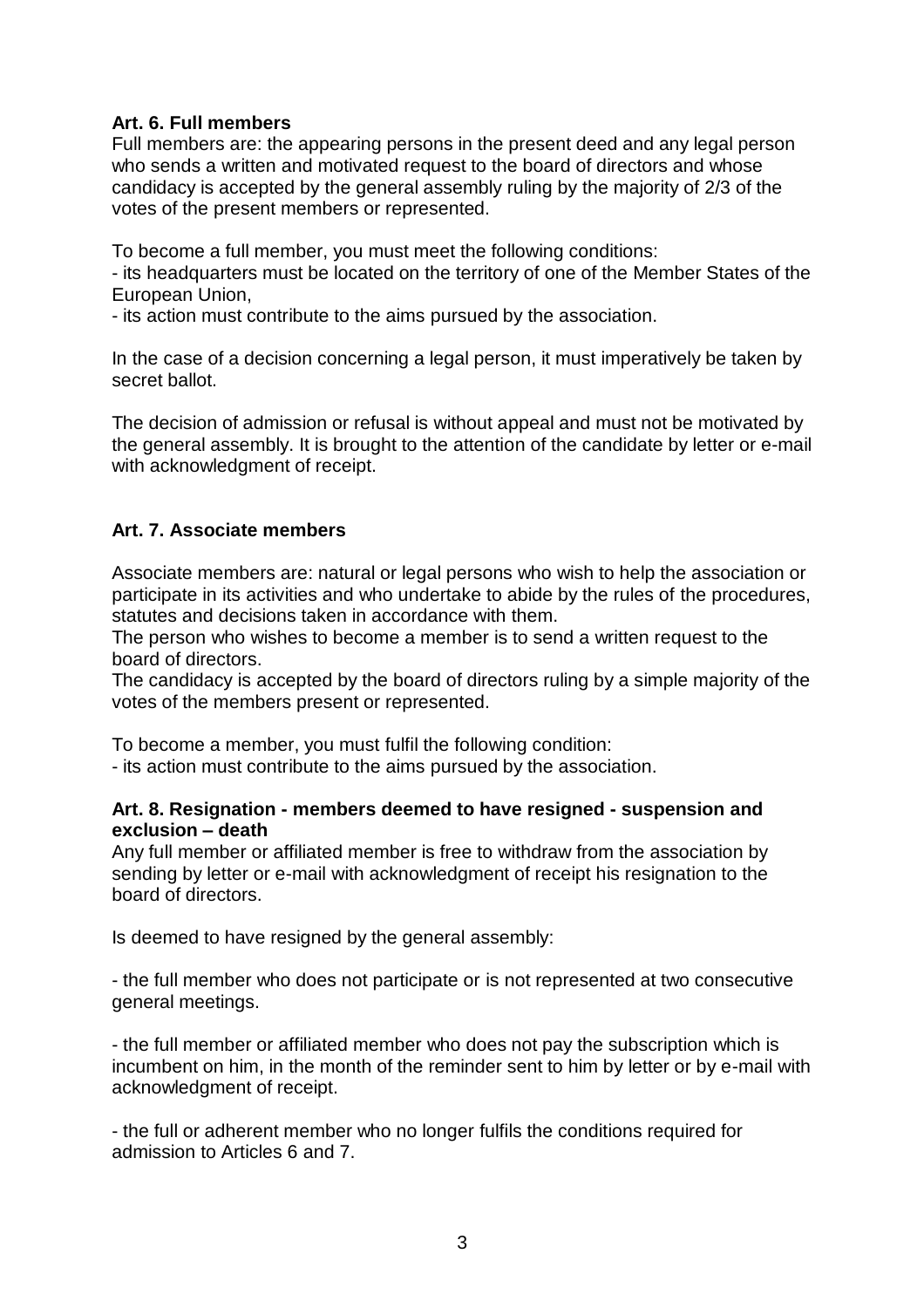The exclusion of an effective member can only be pronounced by the general assembly by a majority of 2/3 of the votes of the members present or represented. The board of directors may suspend, until a decision of the general meeting, the members who are guilty of serious infringement of the statutes or laws.

The exclusion of a full member requires the following conditions:

1. The regular convocation of a general assembly where all the effective members must be convened;

2. The mention in the agenda of the general meeting of the exclusion proposal with the mention, at least in summary, of the reason for the proposal;

3. The decision of the general meeting must be taken by a 2/3 majority of the votes of the active members present or represented but no quorum of presence is required;

4. Respect for the rights of defence, that is to say the hearing of the member whose exclusion is requested, if the latter so wishes;

5. The mention in the register of the exclusion of the full member.

In the case of a decision concerning a legal person, it must imperatively be taken by secret ballot.

The exclusion of a member can only be pronounced by the board of directors. The chairman of the board of directors may prohibit, until the date of the next meeting of the board of directors, the participation of a member who takes part in the activities and meetings organised by the association when the member has serious interests in the association or its members or seriously disrupts the smooth running of activities or meetings organised by the association. The chairman of the board of directors informs the board of his provisional decision which, at its next meeting, adopts a decision to exclude or maintain the status of member.

Membership is automatically lost by death or, in the case of a corporation, by dissolution, amalgamation, division, nullity or bankruptcy.

The resigning member, suspended or excluded, as well as the heirs or assigns of the deceased member, have no rights to the social fund of the association. They cannot claim or require, statement, accounting, affixing of seals, inventories or reimbursement of contributions paid.

#### **Art. 9. Registry of Full Members**

The association must keep a register of its full members, under the responsibility of the board of directors.

All decisions to admit, resign or expel effective members shall be entered in the register at the behest of the board of directors within eight days of the board's knowledge of the change (s) made.

All members can consult, at the head office of the association, the registry of the members, as well as all the minutes and decisions of the general assembly, the board of directors, all the accounting documents of the association, upon simple written and motivated request addressed to the board of directors. Members are required to specify the documents they wish to access. The board of directors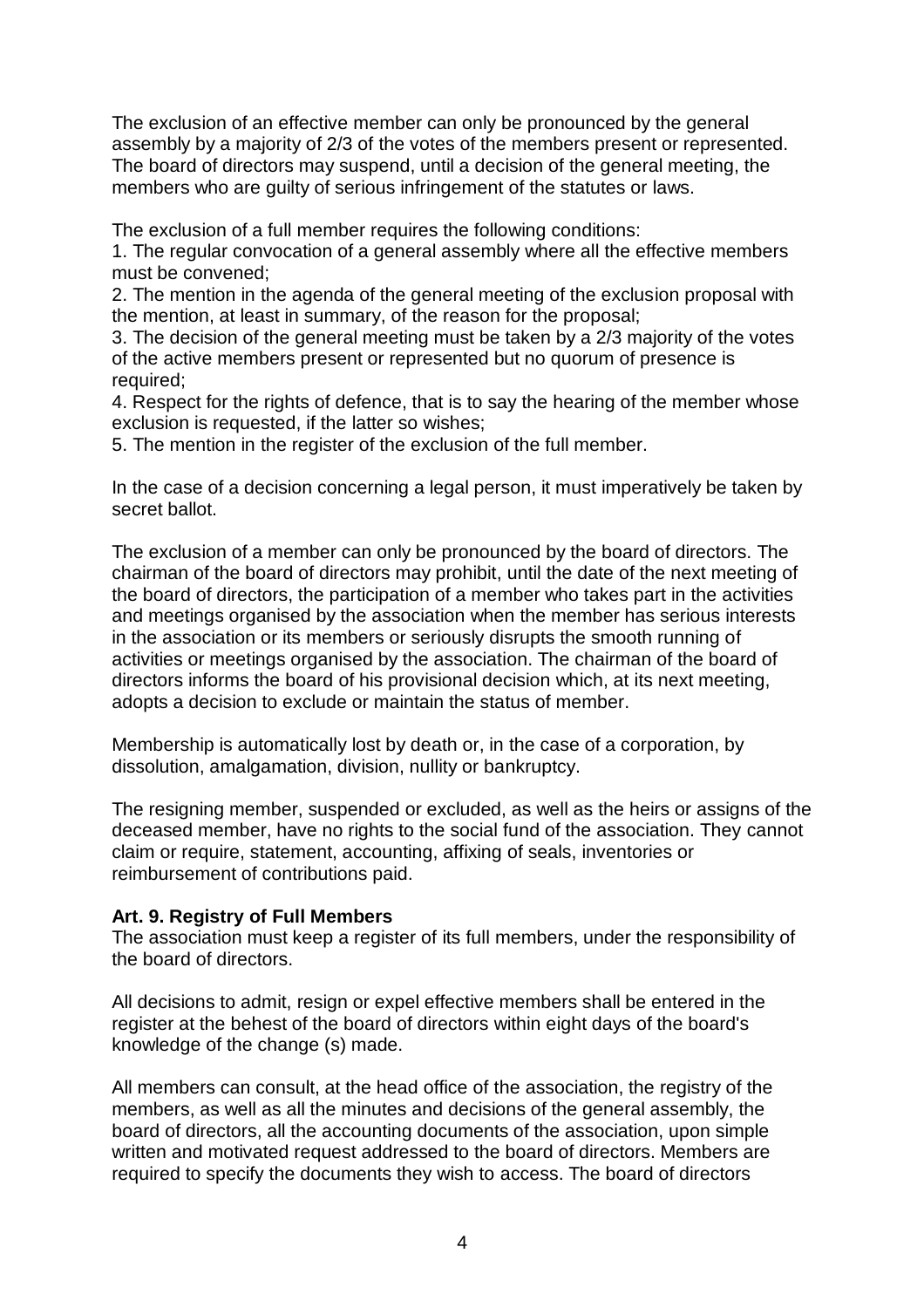agrees to a date of consultation of the documents with the members. This date will be fixed within one month from the reception of the request.

# **Title III - Contributions**

# **Art. 10. Contributions**

Full and affiliated members are required to pay an annual subscription, the amount of which is set by the general meeting and cannot exceed 20,000 euros. The general meeting may grant contribution reductions based on the specificities of the full members, on the proposal of the Board of Directors.

In the event of non-payment of the membership fees, the board sends a reminder by letter, or by e-mail with acknowledgment of receipt.

If in the month after having sent the reminder, the member has not paid his dues, the general assembly may consider him resigning automatically. The general assembly will notify his decision in writing to the member. This decision is irrevocable.

# **Title IV - General Assembly**

# **Art. 11. Composition**

The general meeting is composed of all the full members and lead by the chairman of the board of directors or, failing that, by the director appointed by him. Affiliated members may participate, but they do not have the right to vote.

### **Art. 12. Powers**

The general assembly is the sovereign power of the association. It is in particular responsible for:

- the modification of the statutes;
- the exclusion of members;
- the appointment and dismissal of the directors, the auditors and the liquidator (s);
- setting the remuneration of the auditors in cases where remuneration is awarded;
- approval of accounts and budgets;

- the discharge to be granted annually to the directors, to the auditors and, in case of voluntary dissolution, to the liquidators;

- the voluntary dissolution of the association;
- the possible transformation into a society with a social purpose;

- the decision of the destination of the assets in case of dissolution of the association;

- the fixing of the amount of the annual subscription falling to the members as well as the derogations proposed by the board of directors;

- the approval of the internal regulations and its modifications;

- the decision to bring an action for damages against any member of the association, any director, any auditor, any person entitled to represent the association or any agent appointed by the general meeting;

- the decision to consider a member deemed to have resigned if he does not attend nor is represented at two consecutive general meetings;

- the decision to consider a member deemed to have resigned by default of payment of the contributions incumbent upon him;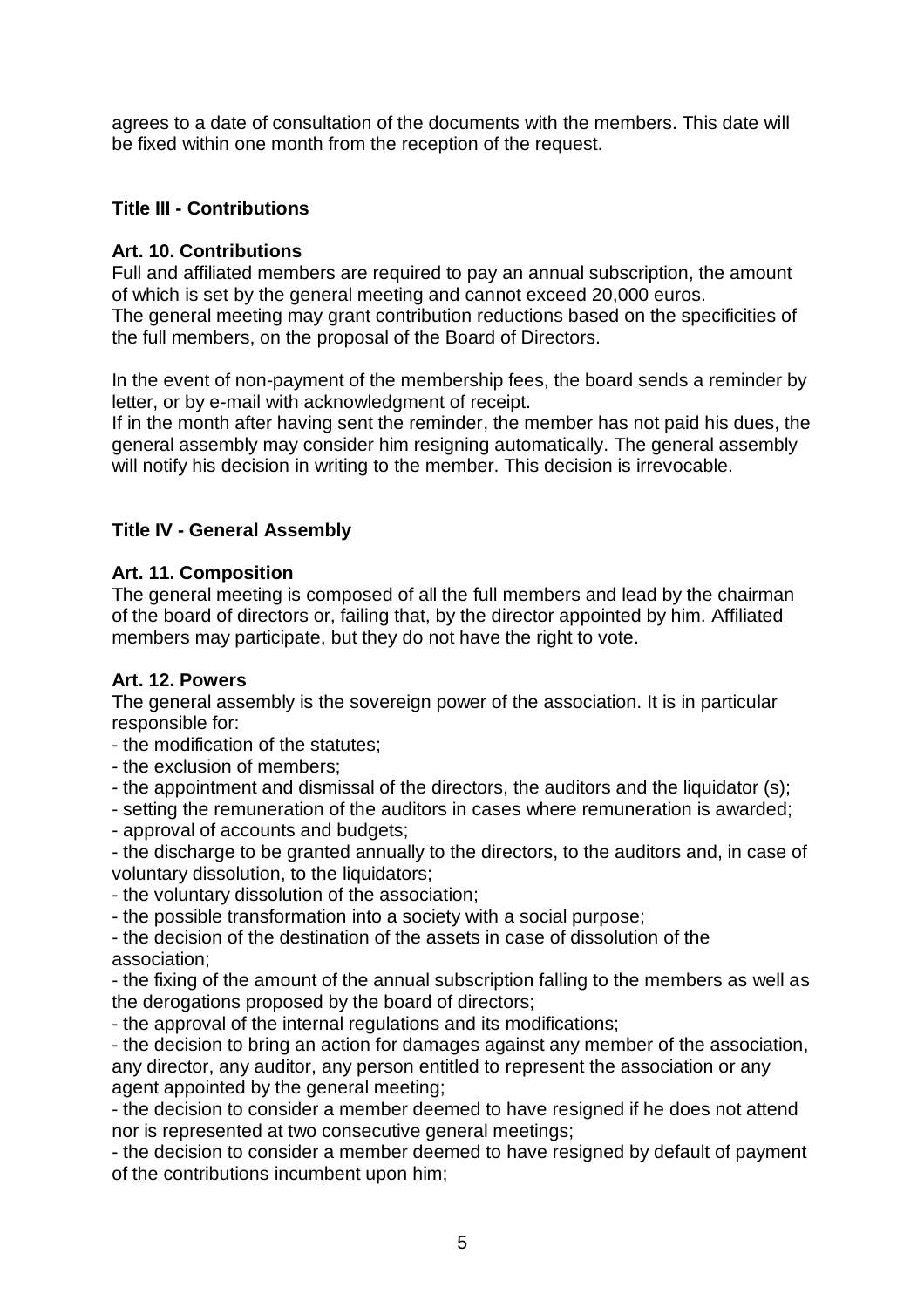- the decision to consider a member deemed to have resigned if he no longer fulfils the conditions required for admission to Articles 6 and 7;

- the admission of new members;
- all the cases required in the statutes.

# **Art. 13. Convocation - Ordinary General Meeting**

All full members are summoned to the ordinary general meeting, once a year, during the first quarter of the calendar year. The general assembly is convened by the president of the board of directors, by letter or by e-mail with acknowledgment of receipt at least 3 weeks before the date of this one. The notice must specify the date, time, place and agenda.

The Board of Directors may invite any person to attend all or part of the general meeting as an observer or consultant.

Any proposal signed by one twentieth of the effective members must be put on the agenda of the next general meeting.

# **Art. 14. Extraordinary General Assembly**

An Extraordinary General Meeting may be convened at any time by decision of the Board of Directors.

The general meeting must also be convened by the board of directors when one-fifth of the full members make the written request. In the latter case, the Board of Directors convenes the general meeting within 21 days of the convocation request. The general meeting is held no later than the fortieth day following this request.

# **Art. 15. Deliberation**

The general meeting deliberates validly as soon as half of its members is present or represented except in the cases where the law of June 27, 1921, adapted and modified by the law of May 2, 2002, requires a quorum of presence and a quorum of votes:

- statutory amendment: attendance quorum of 2/3 of the members present or represented - quorum of 2/3 of the votes of the members present or represented; - modification of the goal of the ASBL: quorum of presence of 2/3 of the present or represented members - quorum of vote of 4/5 of the votes of the members present or represented;

- exclusion of a member: no quorum of presence - quorum of vote of 2/3 of the votes of the members present or represented;

- dissolution of the non-profit organisation or transformation into a company with a social purpose: quorum of presence of 2/3 of the present or represented members quorum of vote of 4/5 of the votes of the members present or represented. If the attendance quorum is not reached, a second general meeting may be convened. The decisions of this General Assembly will be valid, regardless of the number of members present. The second general meeting may take place at least 15 days after the first general meeting.

The meeting can deliberate validly only on the items on the agenda.

The "miscellaneous" item covers only communications the nature of which does not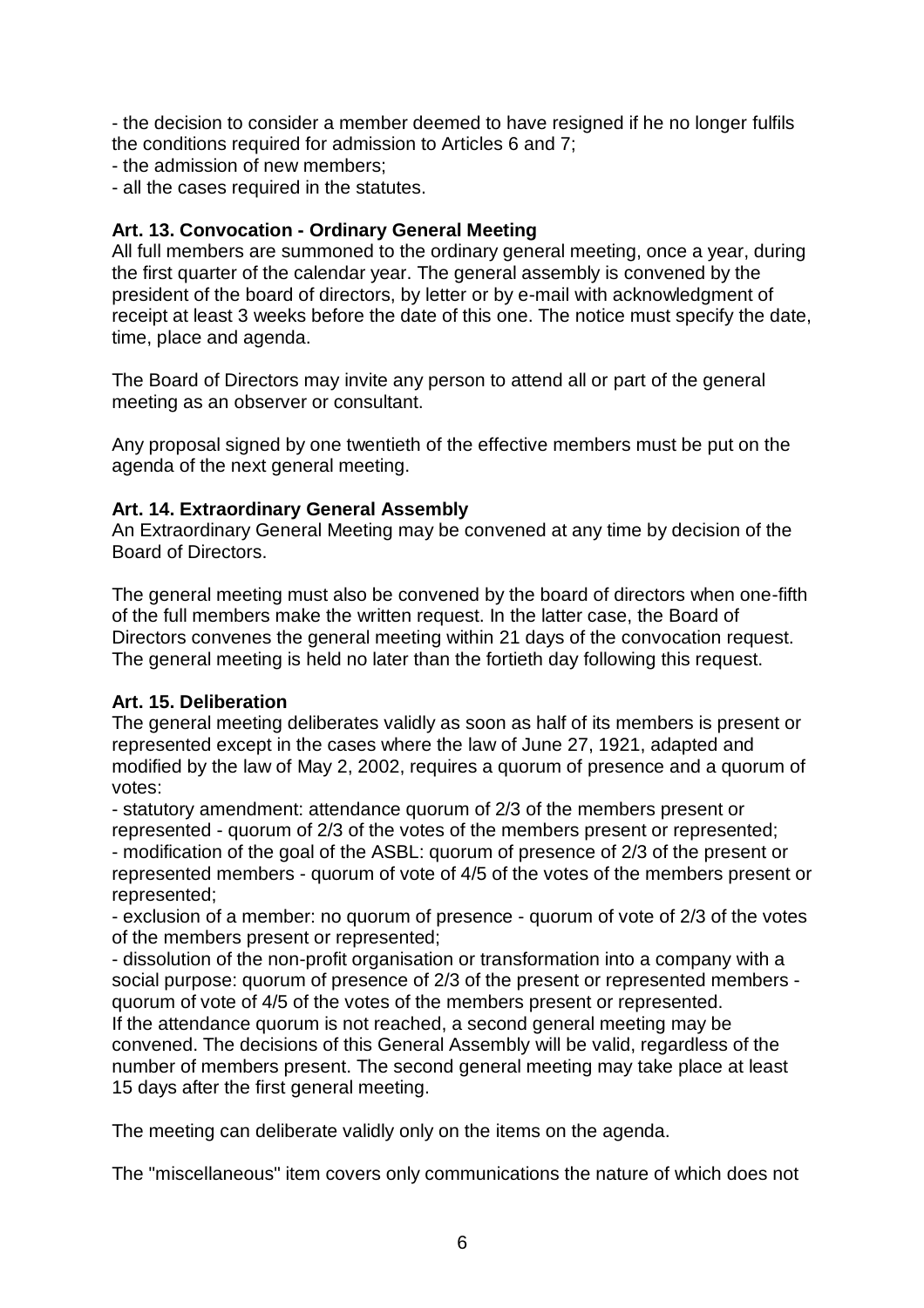require a vote.

The votes of the general assembly are made by secret ballot in case of request of a full member.

### **Art. 16. Representation**

All full members have equal voting rights at the general meeting. Any full member may be represented by another full member to whom he gives written proxy. Any member may only hold one power of attorney.

All members may, however, participate in the votes of the general meeting only if they are in good standing.

Decisions are taken by a simple majority of the votes of the members present or represented, except where otherwise provided by law or by these statutes.

Blank votes, blanks and abstentions are not taken into account for the calculation of majorities.

In case of a tie, the voice of the president or his substitute is decisive.

### Art. 17. Statutory amendments and dissolutions

The general meeting can validly deliberate on the dissolution of the association or the modification of the statutes only in accordance with the law of June 27, 1921, adapted and modified by the law of May 2, 2002.

Any amendment to the articles of association or decision on the dissolution must be filed, in the month of its date, with the registry of the commercial court for publication in the "Annexes of the Moniteur belge". The same applies to any appointment or termination of office of a director, a person authorized to represent the association, a person delegated to day-to-day management or an auditor.

### **Art. 18. Publicity of the decisions taken by the general assembly**

The convocations and minutes, in which are recorded the decisions of the general assembly as well as all the accounting documents, are signed by the president and the secretary or another administrator. They are kept in a registry at the headquarters of the association and can be consulted by all members.

# **Title V - Board of Directors**

### **Art. 19. Appointment and Minimum Number of Directors - Term of Office**

The association is administered by a board of directors of at least 3 and no more than 11 members, appointed and dismissed by the general assembly and chosen from among the full members of the association.

The number of directors will always be less than the number of full members of the general meeting.

The members of the Board of Directors, after a call for nominations, are appointed by the General Assembly by an absolute majority of the votes of the members present or represented.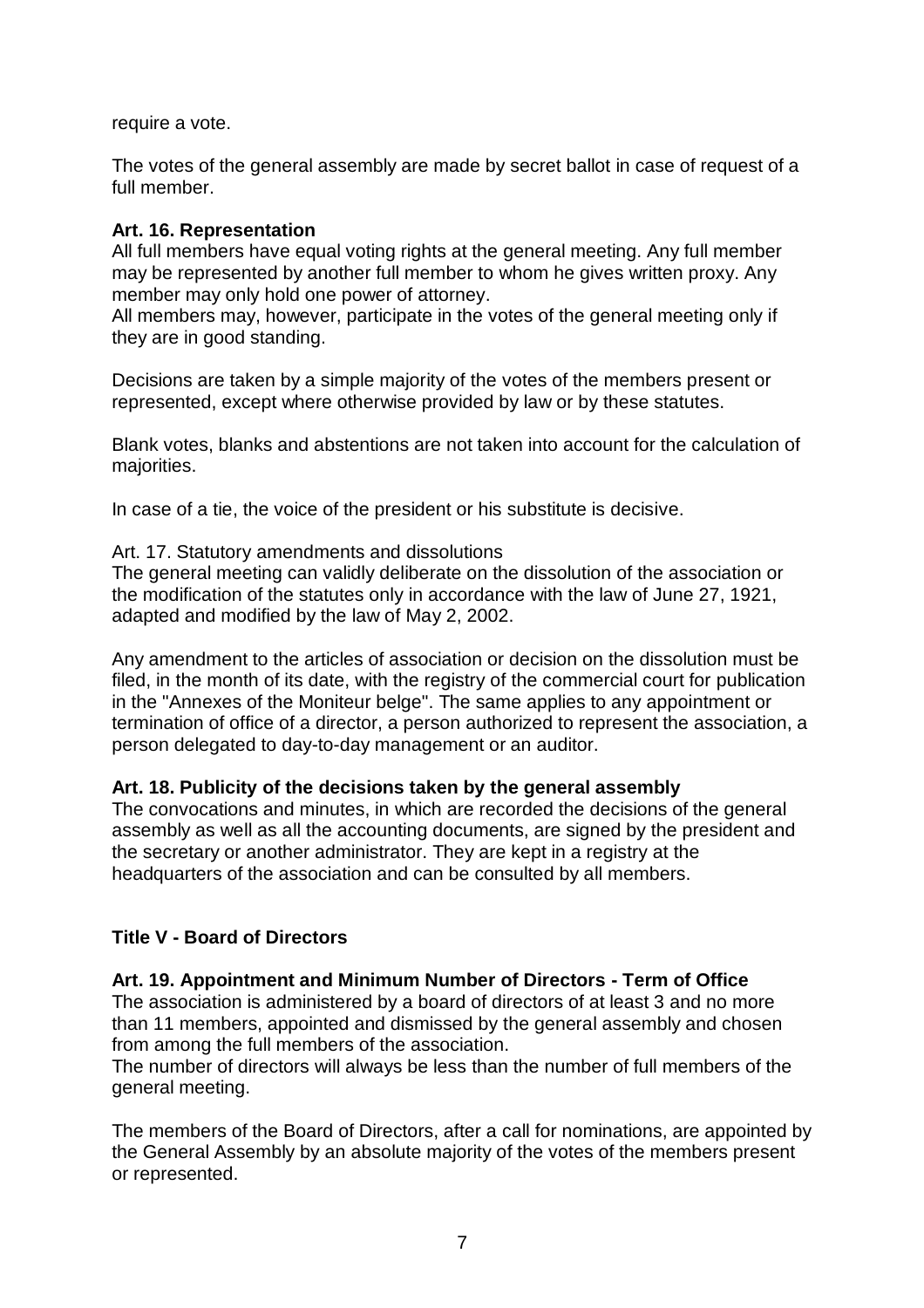The term of office is fixed at 3 years. Retiring directors are eligible for reappointment. In the event of a vacancy, a director may be appointed on a temporary basis by the general meeting. In this case, he completes the mandate of the director he replaces. As long as the general meeting has not proceeded to the renewal of the board of directors at the end of the mandate of the directors, they continue to exercise their mission pending the decision of the general meeting.

### **Art. 20. Resignation - suspension and revocation - death**

Any director is free to resign at any time. He must serve his decision by letter, or by email with acknowledgment of receipt to the Board of Directors. An administrator cannot, however, leave his office to be abandoned. He will therefore ensure that his resignation is not untimely and does not cause any prejudice to the association.

The mandate of director is at all times revocable by the general meeting convened on a regular basis. The decision is taken by an absolute majority of the votes of the members present or represented and by secret ballot. The general meeting must not justify or justify its decision. This same general meeting may decide to temporarily suspend a director.

The status of director is automatically lost by death or, in the case of a legal person, by dissolution, merger, division, nullity or bankruptcy.

#### **Art. 21. Composition**

The Board of Directors appoints each year from among its members a president, a vice-president, a secretary and a treasurer. The president cannot be renewed more than four times.

### **Art. 22. Frequency of meetings**

The board of directors meets at least twice a year and whenever the need arises. It is convened by the president or at the request of at least two administrators, by letter, or by e-mail with acknowledgment of receipt at least 15 days before the date of the latter. The notice must specify the date, time, place and agenda. The notice always specifies the possibility of participating in the Board of Directors by any means of communication.

If the chairman and the vice-chairman are unable to act, he is chaired by the director appointed by the chairman.

The board of directors may invite to its meetings any person whose presence it deems necessary according to the needs and in a consultative capacity only.

Decisions are recorded in a minute book, signed by the president and the secretary. This register is kept at the head office of the association where all members can, without moving the register, take note.

#### **Art. 23. Deliberation**

The board of directors deliberates validly as soon as half of its members are present or represented.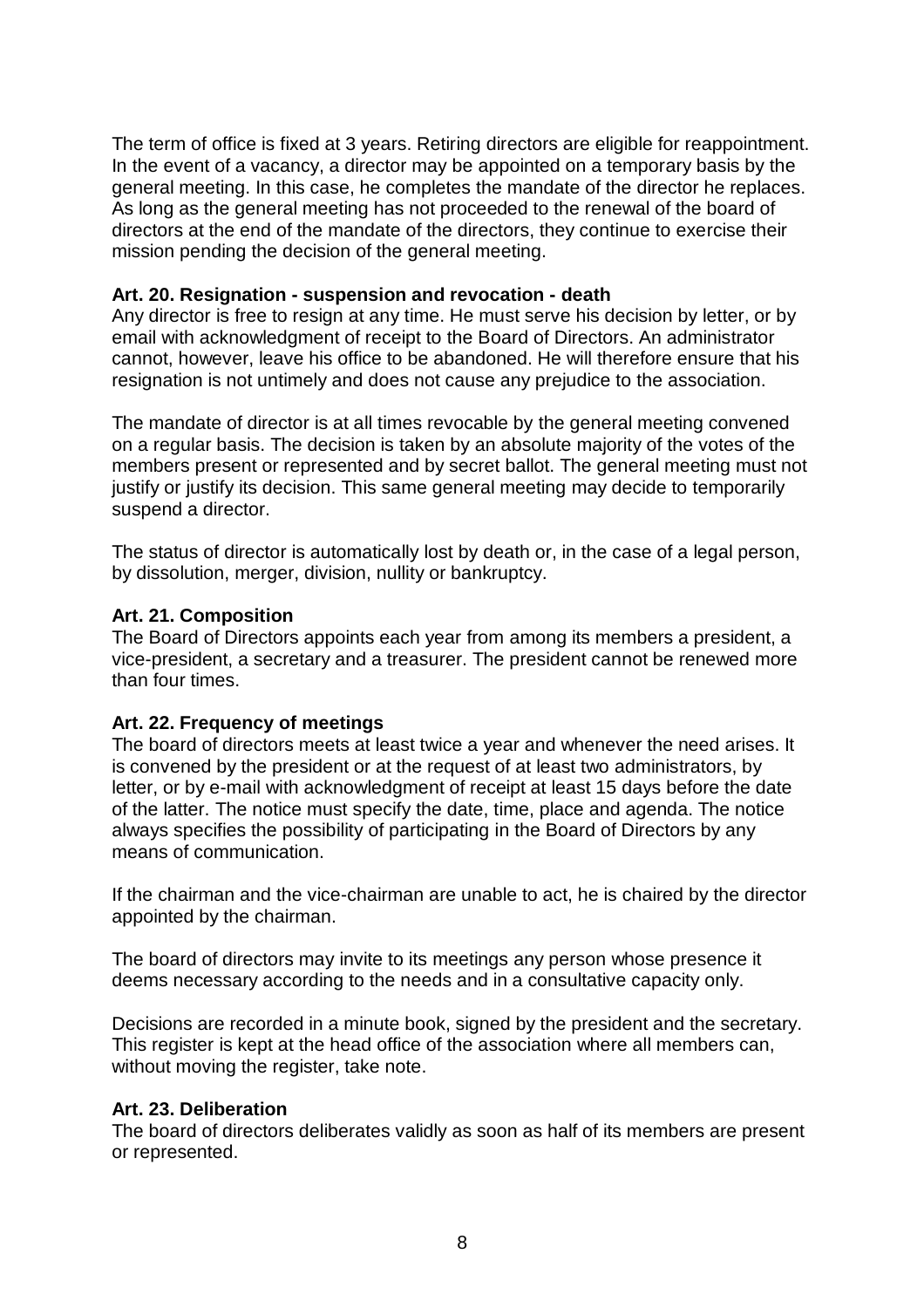### **Art. 24. Representation**

All administrators have equal voting rights to the board of directors. Any director may be represented by another director to whom he gives written proxy. Any director may only hold one power of attorney.

Are considered present: administrators physically present, represented by proxy or still present by any means of telecommunication (tele-conference, videoconference, call conference ...).

The decisions of the board of directors are taken by a simple majority of the votes of the members present or represented.

Blank votes, blanks and abstentions are not taken into account for the calculation of majorities.

In case of emergency, the president, the vice-president, the treasurer, the secretary, may unanimously take any decision necessary for the proper functioning of the association. They must report their decision to the entire board of directors.

In case of a tie, the voice of the president or his substitute is decisive.

Any director who has an interest opposite to that of the association cannot take part in the deliberations and the vote on this point on the agenda.

#### **Art. 25. Powers**

The board of directors has the most extensive powers for the administration and management of the association. The board of directors operates on the principle of the college. All powers not expressly reserved by law or by the articles of association to the general meeting will be exercised by the board of directors.

It may in particular, without this enumeration being exhaustive, make and pass all acts and contracts, open and manage all bank accounts, negotiate, compromise, acquire, exchange, sell any movable or immovable property, mortgage, borrow, enter into leases, accept any legacies, subsidies, donations and transfers, waive all rights, represent the association in law, both in defence and in demand. He may also appoint and dismiss the staff of the association.

#### **Art. 26. Delegation to day-to-day management**

The board of directors may delegate certain powers to one or more persons, whether directors or not, acting individually.

The powers of the day-to-day management body are limited to the day-to-day management of the association, which enables the acts of administration to be carried out:

- which do not exceed the needs of the daily life of the non-profit organization, - which, because of their lack of importance and the need for a prompt solution, do not justify the intervention of the board of directors.

The term of office of the delegates to the day-to-day management, which may be renewable, is fixed by the Board of Directors.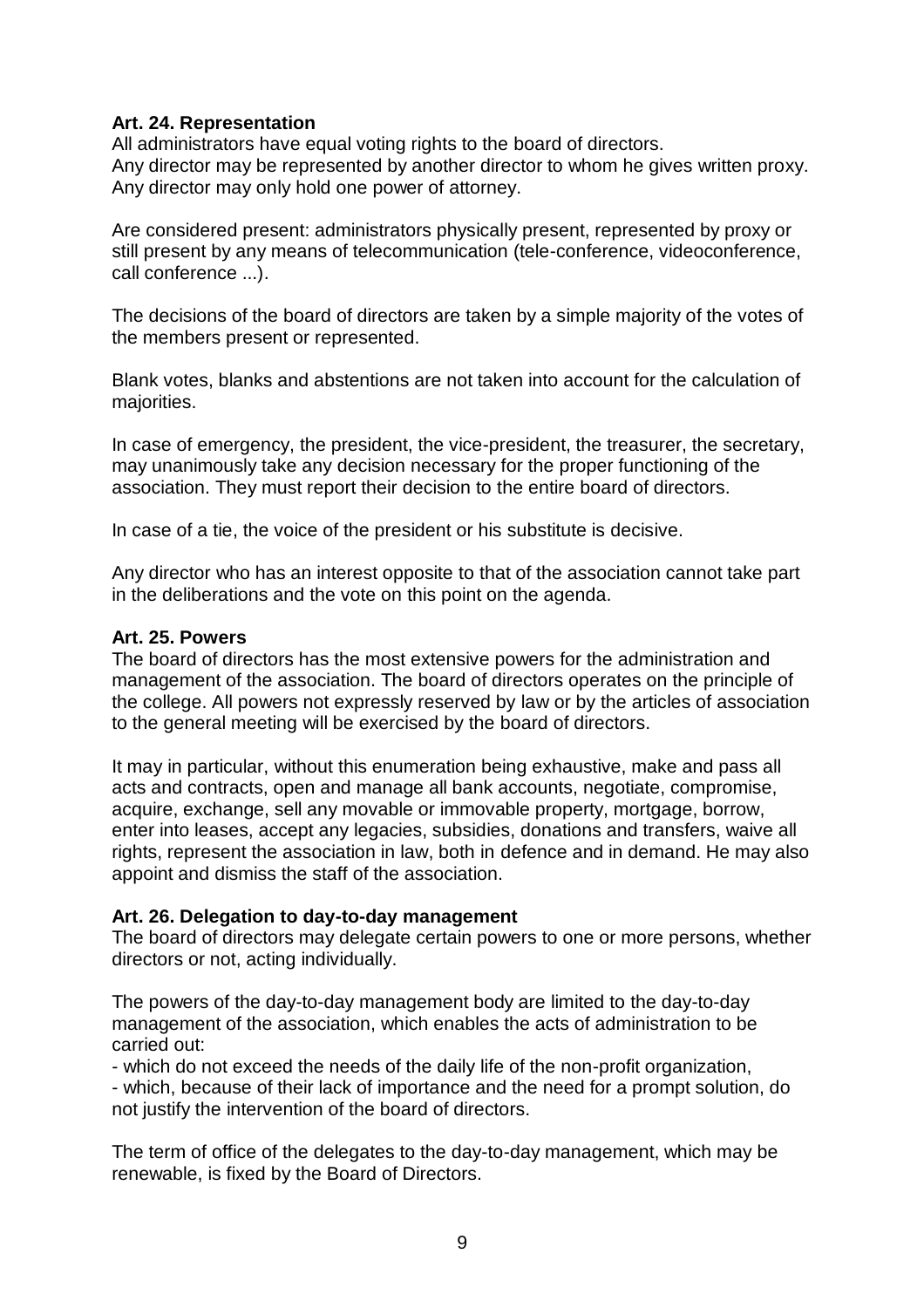When the day-to-day management delegate also performs the function of director, the end of the term of director automatically entails the end of the term of the delegate for day-to-day management.

The board of directors may, at any time and without having to justify itself, terminate the position held by the person in charge of day-to-day management.

# **Art. 27. Delegation to the general representation**

The association may be validly represented in all acts or in court by the president or an individual director who, as an organ, shall not justify to third parties a prior decision and a power of attorney of the board of directors.

They may in particular represent the association with respect to any authority, administration or public service, including the signing of certificates and various certificates to be provided to the public authorities, particularly in social and tax matters; to represent the association in court both in asking and defending, proceed to the formalities for the filing of documents at the Registry of the Commercial Court and the publications in the "Moniteur belge".

The term of office, possibly renewable, is fixed by the Board of Directors. The mandate ends automatically when the person in charge of the general representation loses his capacity of administrator.

The board of directors may, at any time and without having to justify itself, terminate the mandate conferred on the person (persons) in charge of the general representation of the association.

# **Art. 28. Mandate and responsibility**

The directors, the persons delegated to the day-to-day management or the representation do not contract, because of their function, any personal obligation and are only responsible for the execution of their mandate. The directors exercise their mandate free of charge. However, the expenses incurred in the performance of their mission may be reimbursed. Delegates to day-to-day management or representation may receive remuneration to be fixed by the board of directors.

# **Art. 29. Publicity of decisions taken by the board of directors**

The convocations and minutes, in which are recorded the decisions of the board of directors, are signed by the president and the secretary or another administrator. They are kept in a registry at the headquarters of the association. The convocations and minutes can be consulted by all the effective members if they justify the reason on simple written request and motivated addressed to the board of directors, and that this one is accepted by the board of directors. Members are required to specify the documents they wish to access. The board of directors agrees to a date of consultation of the documents with the members. This date will be fixed within one month from the reception of the request.

### **Art. 30. Publications**

The acts relating to the appointment or the termination of the duties of the directors, the persons delegated to the day-to-day management and the persons authorized to represent the association are deposited at the clerk's office of the commercial court, in the month of its date, with a view to their publication in the "Annexes of the